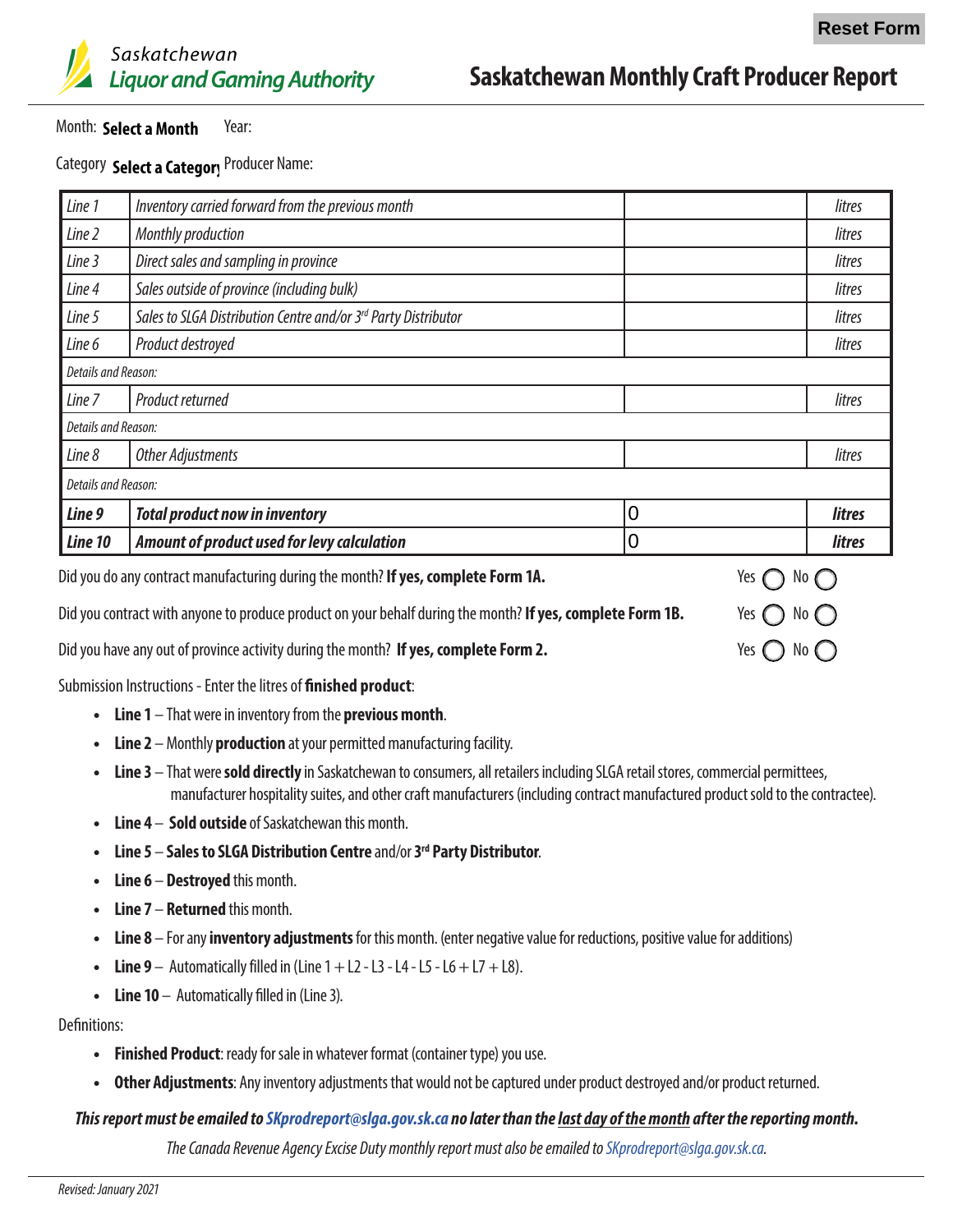

## **Form 1A - Contractor Activity**

| Who did you Contract with? | Litres Produced For Someone Else This<br>Month |
|----------------------------|------------------------------------------------|
|                            |                                                |
|                            |                                                |
|                            |                                                |
|                            |                                                |
|                            |                                                |
|                            |                                                |
|                            |                                                |
|                            |                                                |
|                            |                                                |

\* Any contract produced product must be included in your monthly production (Form 1: Line 2)

\* Any transfer of product from contractor to contractee must be added to your direct sales (Form 1: Line 3)

## **Form 1B – Contractee Activity**

| Who did you Contract with? | Litres Produced For You This Month |  |
|----------------------------|------------------------------------|--|
|                            |                                    |  |
|                            |                                    |  |
|                            |                                    |  |
|                            |                                    |  |
|                            |                                    |  |
|                            |                                    |  |
|                            |                                    |  |
|                            |                                    |  |
|                            |                                    |  |

\* Any contract produced product is manually (by SLGA) added to the contractee's monthly production (Form 1 – Line 2) for purposes of capturing global production, as outlined in the Contract Manufacturing Policy for SK Craft Alcohol Producers.

Definitions:

**Contract Manufacturing:** When a Saskatchewan (SK) Craft Alcohol Producer enters into a contract to make alcohol products that are branded as the product of a different alcohol producer, either as a contractor or contractee.

**Contractor:** A SK Craft Alcohol Producer who agrees to manufacture alcohol product(s) for another entity who brands the products as their own.

**Contractee:** A SK Craft Alcohol Producer who contracts with another Saskatchewan craft manufacturer to produce its products.